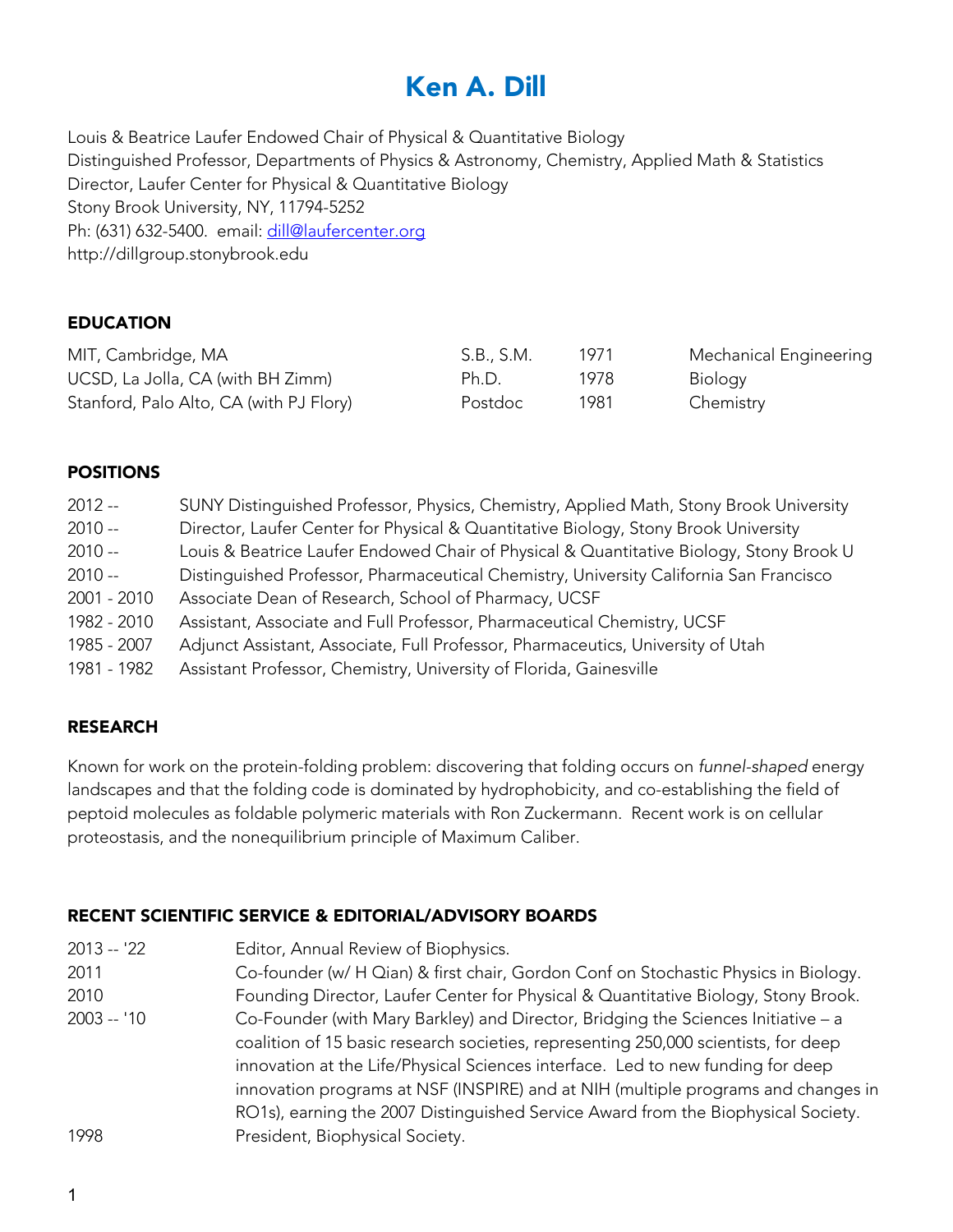OTHER '93: Member of National Research Council Report on Polymer Science. '93: Chair, Gordon Conference on Proteins. 2001-'04 American Physical Society, Biological Physics Exec Comm. 2003-'05 American Physical Society, Physics Policy Committee. 2004: NIBIB Review Board on Intramural Activities. 2005-'07: National Research Council: Biomaterials and Processes. Multiple roles in the Biophysical Society. Member of various NIH study sections. 2009-'14: Assoc Editor, *Ann Rev Biophys.* Current Ed Boards: *Structure, Biopolymers.* Past Ed Boards: *J Chem Phys, Prot Sci, Multisc Mod Sim, Ann Rev Phys Chem, Biophys, Theochem, Chem Phys, Curr Biol, J. Mol Rec, Biophys Chem, Phys Biol, Prot Eng.*

#### **HONORS**

Sackler Biophysics Prize (Tel Aviv University 2019) Max Delbruck Prize for Biological Physics (American Physical Society 2019) Dill 70th Festscrift (https://pubs.acs.org/doi/pdfplus/10.1021/acs.jpcb.8b02470) American Academy of Arts and Sciences (2013) Emily Gray Award (Biophysical Society 2012) UCSF 53rd Annual Faculty Research Lecturer (2010) U.S. National Academy of Sciences (elected 2008) Distinguished Service Award (Biophysical Society 2007) Fellow, Institute of Physics (2004) Fellow, Biophysical Society (2002) Hans Neurath Award (Protein Society, 1998) Fellow, AAAS (1997) Fellow, American Physical Society (1991) Distinguished Teaching Award (UCSF Academic Senate, 1987) Joseph M. Long Foundation Prize for Excellence in Teaching (UCSF, 1987) Pew Biomedical Scholar (1985-1989) Damon Runyon-Walter Winchell Postdoctoral Fellowship (1979-1980) National Science Foundation Predoctoral Fellowship (1971-1974)

## PUBLICATIONS

About 330 papers published. Two textbooks:

*Molecular Driving Forces,* with Sarina Bromberg, Garland Science 2nd ed (2011); 1st ed (2003). Recognized by the 2012 Emily Gray Award, Biophysical Society.

*Protein Actions: Principles and Modeling,* with Ivet Bahar and Robert L Jernigan, Garland Science (2017). Recognized by the 2018 Prose Award for Best Textbook, Biological and Life Sciences.